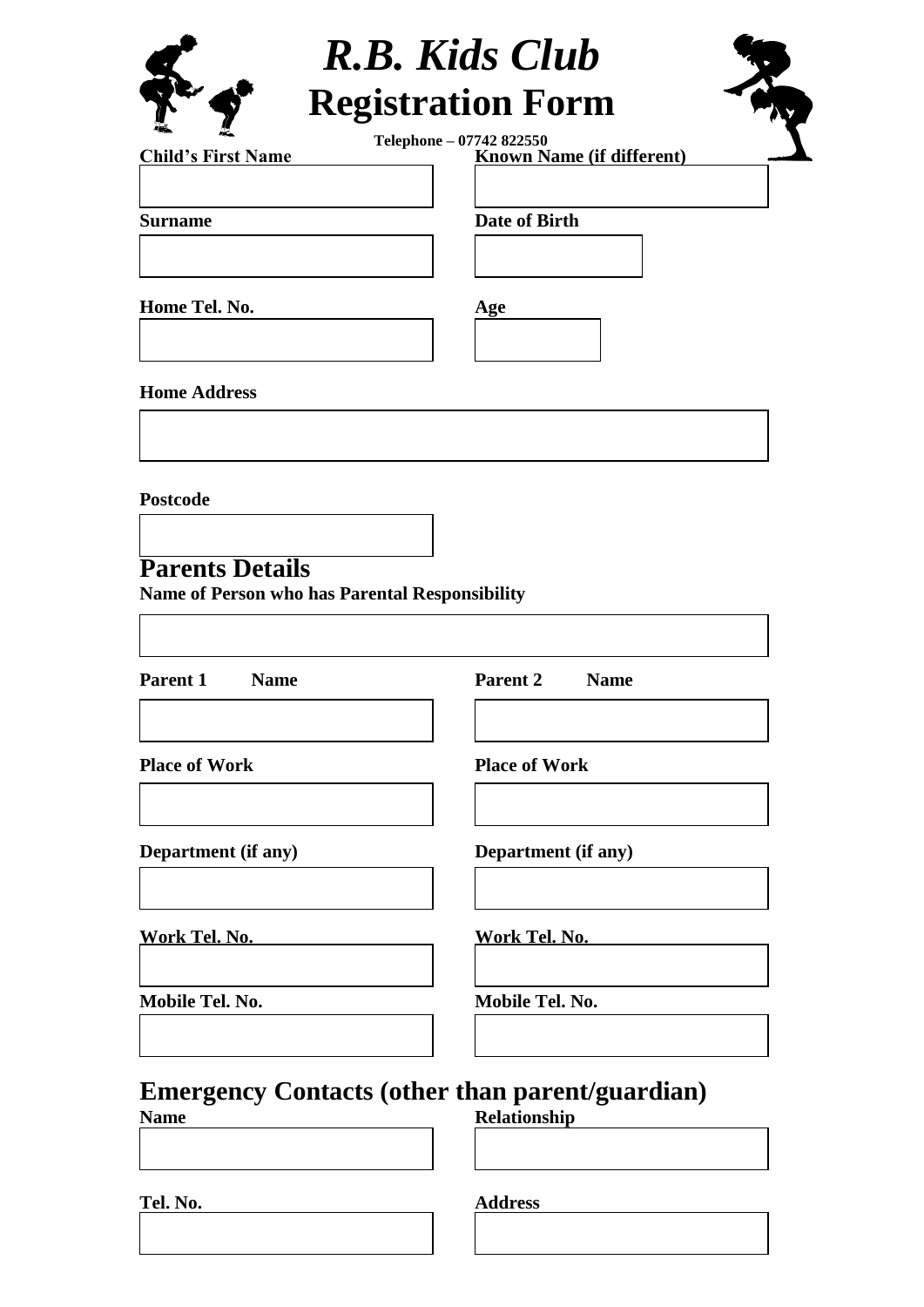## **Medical Information**

**Doctor's Name Address**

**Tel. No.**

**Does your child have any disabilities or learning difficulties?**

**Does your child suffer from any allergies or have any special dietary requirements e.g. food allergies or hay fever etc?**

**Does your child suffer from any medical conditions e.g. asthma, epilepsy, diabetes etc.?**

**If your child were to require medical attention due to an injury, is their anything that our staff should be aware of when carrying out first aid procedures e.g. allergies to plasters or other dressings which may be used?**

#### **IMPORTANT! WE MUST BE NOTIFIED OF ANY CHANGE IN THE ABOVE DETAILS IMMEDIATELY.**

### **Consent**

**Do you give permission for your child to receive appropriate medical attention in the case of an accident or emergency?** 

**Signed** Date

| ,我们也不会有一个人的事情。""我们的人们,我们也不会有一个人的人,我们也不会有一个人的人,我们也不会有一个人的人,我们也不会有一个人的人,我们也不会有一个人的<br>第一百一十一章 我们的人,我们的人们的人们,我们的人们的人们的人们,我们的人们的人们的人们,我们的人们的人们,我们的人们的人们,我们的人们的人们,我们的人们的人 |  |  |
|----------------------------------------------------------------------------------------------------------------------------------------------------------------------|--|--|
|                                                                                                                                                                      |  |  |
|                                                                                                                                                                      |  |  |
|                                                                                                                                                                      |  |  |
|                                                                                                                                                                      |  |  |
|                                                                                                                                                                      |  |  |
|                                                                                                                                                                      |  |  |
|                                                                                                                                                                      |  |  |
|                                                                                                                                                                      |  |  |

**Please note:** You will be contacted immediately in the event of any serious medical emergency. For this reason it is vital that you keep us informed of any changes to the emergency contact details.